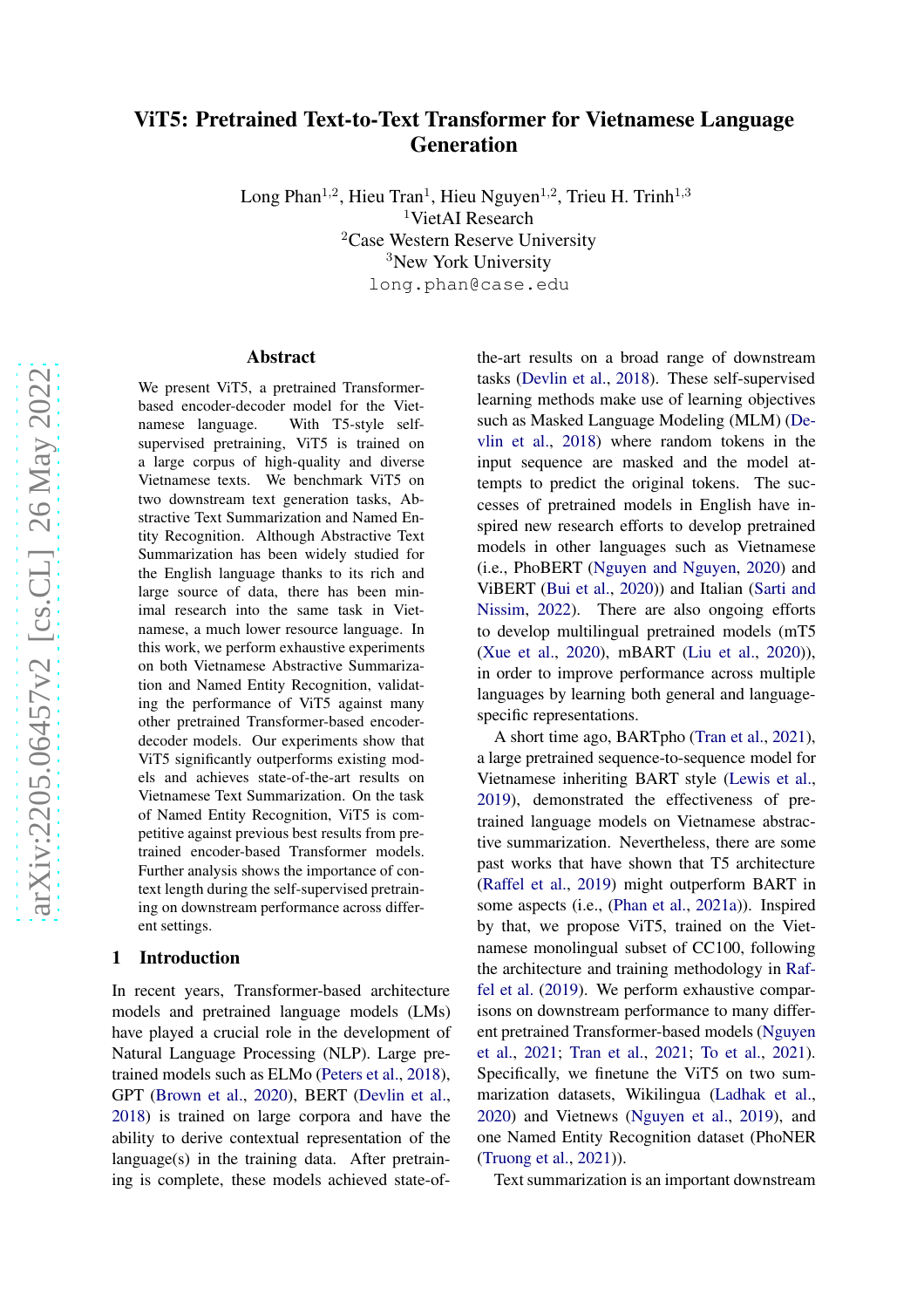task whose input is a free-form text paragraph or document(s), and the output sequence is expected to be a short summarization of the input. ViT5 achieves state-of-the-art results on both two of the single-document summarization tasks. We also perform an analysis on the max-length hyperparameter for input and output sequences during self-supervised learning and showed that longer lengths that match the downstream document's length lead to better result.

For NER, we reformulated the per-token classification task into a generation task, where the decoder reconstructs the original input sentence with inserted Named Entity tags following each token [\(Phan et al.](#page-6-12), [2021b\)](#page-6-12). This simple and straightforward formulation achieves competitive results in comparison to direct per-token classification [done on encoder-only model \(](#page-6-1)Nguyen and Nguyen, [2020\)](#page-6-1).

## 2 Related Work

There are lots of abstractive summarization studies i[n English. In an early example, \(](#page-5-5)Gehrmann et al., [2018](#page-5-5)) employed a bottom-up content selector (BottomUp) to determine which phrases in the source document should be part of the summary, and then a copy mechanism was applied only to pre-select phrases during decoding. Their experiments obtained significant improvements on ROUGE for some canonical summarization datasets.

In recent years, pretrained language models have been used to enhance performance on language generation tasks. [\(Liu and Lapata,](#page-6-13) [2019](#page-6-13)) developed a Transformer-based encoder-decoder model so that pretrained language models like BERT can be adopted for abstractive summarization. Here, the authors proposed a novel document-level BERT-based encoder (*BERTSum*) and a general framework encompassing both extractive and abstractive summarization tasks. Based on *BERTSum*, [Dou et al.](#page-5-6) [\(2021\)](#page-5-6) introduced *GSum* that effectively used different types of guidance signals as input in order to generate more suitable words and more accurate summaries. This model accomplished state-of-the-art performance on four popular English summarization datasets.

Meanwhile, there are a small number of studies on Vietnamese text summarization. Most of these focus on inspecting extractive summarization. The researchers [\(Nguyen et al.,](#page-6-14) [2018\)](#page-6-14) compared a wide range of extractive methods, including unsupervised ranking methods (e.g., LexRank, LSA, KL-divergence), supervised learning methods using TF-IDF and classifiers (e.g., Support Vector Machine, AdaBoost, Learning-2-rank), and deep learning methods (e.g., Convolutional Neural Network, Long-Short Term Memory). Similarly, the authors [\(Nguyen et al.](#page-6-10), [2019\)](#page-6-10) also evaluated the extractive methods on their own dataset, which was released publicly as a benchmark for future studies.

Recent work [\(Quoc et al.](#page-6-15), [2021\)](#page-6-15) investigated the combination of a pretrained BERT model and an unsupervised K-means clustering algorithm on extractive text summarization. The authors utilized multilingual and monolingual BERT models to encode sentence-level contextual information and then ranked this information using the K-means algorithm. Their report showed that monolingual models achieved better results compared when to multilingual models performing the same extractive summarization tasks. However, due to the lack of studies on Vietnamese abstractive summarization, we compare both multilingual and monolingual encoder-decoder models.

#### 3 ViT5

In this section, we will explain our newly released ViT5 models, the vocabulary generation steps, the pretraining data, and the training setup.

<span id="page-1-0"></span>

Figure 1: Loss curves for the masked span prediction task were used to pretrain the ViT5 models. Larger model with larger context optimizes much better, which leads to better downstream performance.

#### 3.1 Model

ViT5 follows the encoder-decoder architecture proposed by [Vaswani et al.](#page-6-16) [\(2017\)](#page-6-16) and the T5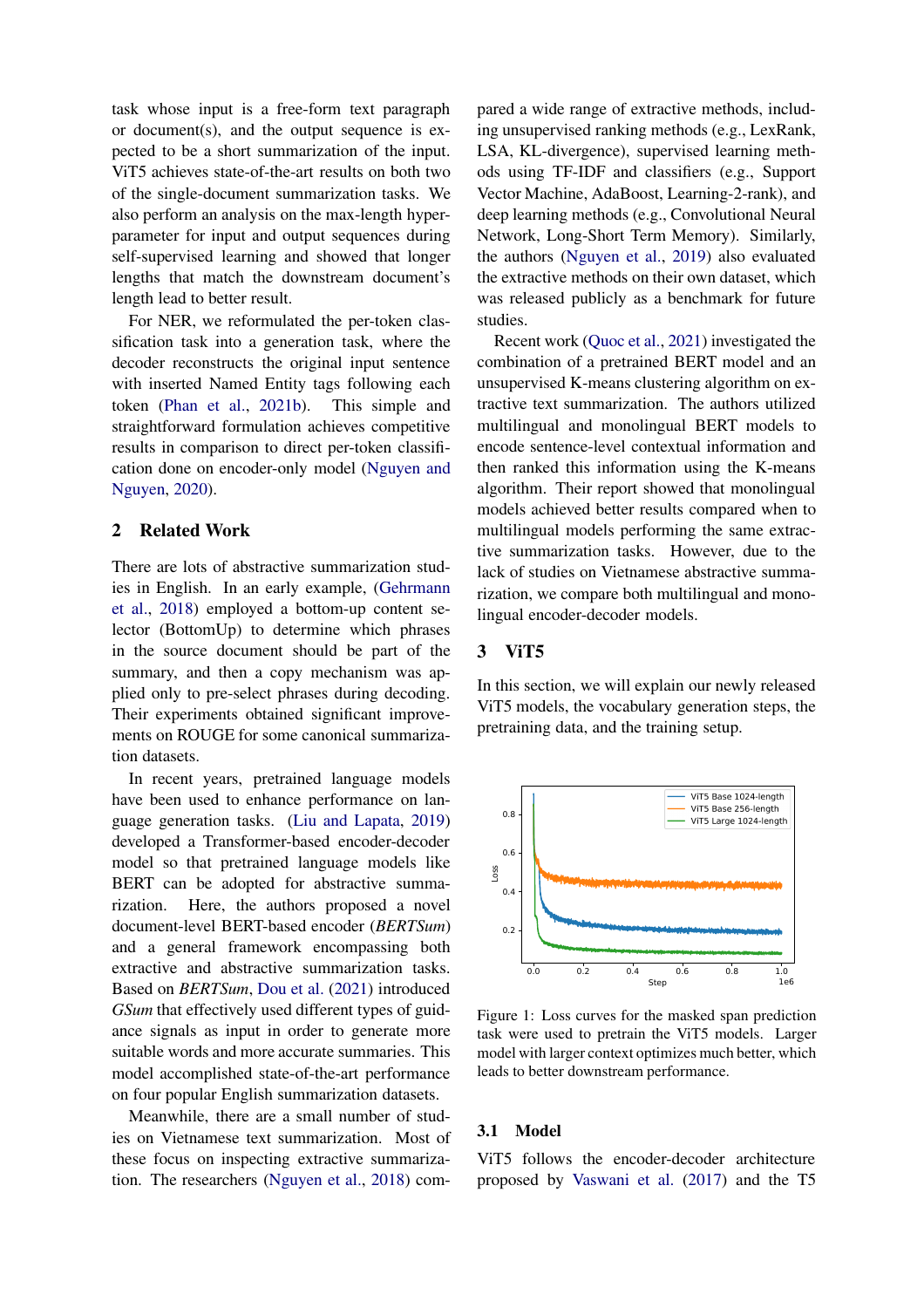<span id="page-2-2"></span>

Figure 2: An overview of ViT5 encoder-decoder architecture, with input-output examples of two downstream tasks. For Named Entity Recognition, the decoder reconstructs the sentence with inserted Entity tags.

framework proposed by [\(Raffel et al.,](#page-6-6) [2019](#page-6-6)). The original works of T5 proposed five different configs of model size: small, base, large, 3B, and 11B. For the purpose of practical study, we adapt the base (310M parameters) and large (866M parameters) models for ViT5 models and leave bigger models for future works.

We train ViT5 models with two different input and output lengths: 256 and 1024-length. We thoroughly experimented with these two models to have an insight into the importance of pretraining data length for summarization tasks. For the selfsupervised training learning objectives, we use the span-corruption objective with a corruption rate of 15%. Figure [1](#page-1-0) shows the computed loss during the self-supervised training stage for the three models.

## 3.2 Vocabulary

Different from some other current Vietnamese Transformer-based language models, we find that an effective vocabulary can contribute a significant improvement to our model performance. Therefore, we did pre-process on a 5GB subset of our pretraining corpus with care like normalizing punctuation and capitalization, splitting numbers. We fixed the size of vocabulary to 36K sub-words and trained SentencePiece [\(Kudo and Richardson](#page-5-7), [2018\)](#page-5-7) model on that dataset.

## 3.3 Pretraining Data

We use the CC100 Dataset (Monolingual Datasets from Web [Crawl Data\)](#page-5-8) [\(Wenzek et al.](#page-6-17)[,](#page-5-8) [2020;](#page-6-17) Conneau et al., [2020\)](#page-5-8). The corpus contains monolingual data for over 100 languages. The corpus was constructed using the pipeline provided by [\(Wenzek et al.,](#page-6-17) [2020\)](#page-6-17) through processing January-December 2018 Commoncrawl snapshots. The total size for the Vietnamese Corpus is 138GB of raw text. We process and filter out 69GB of short paragraphs for 256-length model and 71GB of long paragraphs for 1024-length model.

<span id="page-2-1"></span>

|                 |  |  |  | Table 1: Input and Output Length of Finetuned |
|-----------------|--|--|--|-----------------------------------------------|
| <b>Datasets</b> |  |  |  |                                               |

|                      | Wikilingua | Vietnews |
|----------------------|------------|----------|
| Train                | 13707      | 99134    |
| <b>Test</b>          | 3916       | 22498    |
| #avg body length     | 521        | 519      |
| #avg abstract length |            | 38       |

## 4 Abstractive Summarization

## 4.1 Wikilingua

Wikilingua [\(Ladhak et al.,](#page-5-4) [2020\)](#page-5-4) is a large-scale multilingual corpus for abstractive summarization tasks. The corpus consists of 18 languages, including Vietnamese. These article and summary pairs are extracted from WikiHow<sup>[1](#page-2-0)</sup>. These articles have been reviewed by human authors to ensure quality. The Vietnamese articles are translated from the original English articles and have been reviewed by WikiHow's international translation team.

#### 4.2 Vietnews

Vietnews [\(Nguyen et al.](#page-6-10), [2019\)](#page-6-10) is a singledocument abstractive summarization dataset including news data from reputable Vietnamese news website (*tuoitre.vn*, *vnexpress.net*, and *nguoiduatin.vn*). The authors of this work removed all articles related to questionnaires, analytical comments, and weather forecasts to ensure the quality of document summarization. The final released dataset only includes long document news events. The data consists of 150704 wordlevel news articles with a summary abstract and body text pairs. We follow the filtering pipeline by [Tran et al.](#page-6-5) [\(2021\)](#page-6-5) to deduplicate the train/dev/test dataset. The statistics after filtering are shown in Table [1.](#page-2-1)

<span id="page-2-0"></span><sup>1</sup> https://www.wikihow.com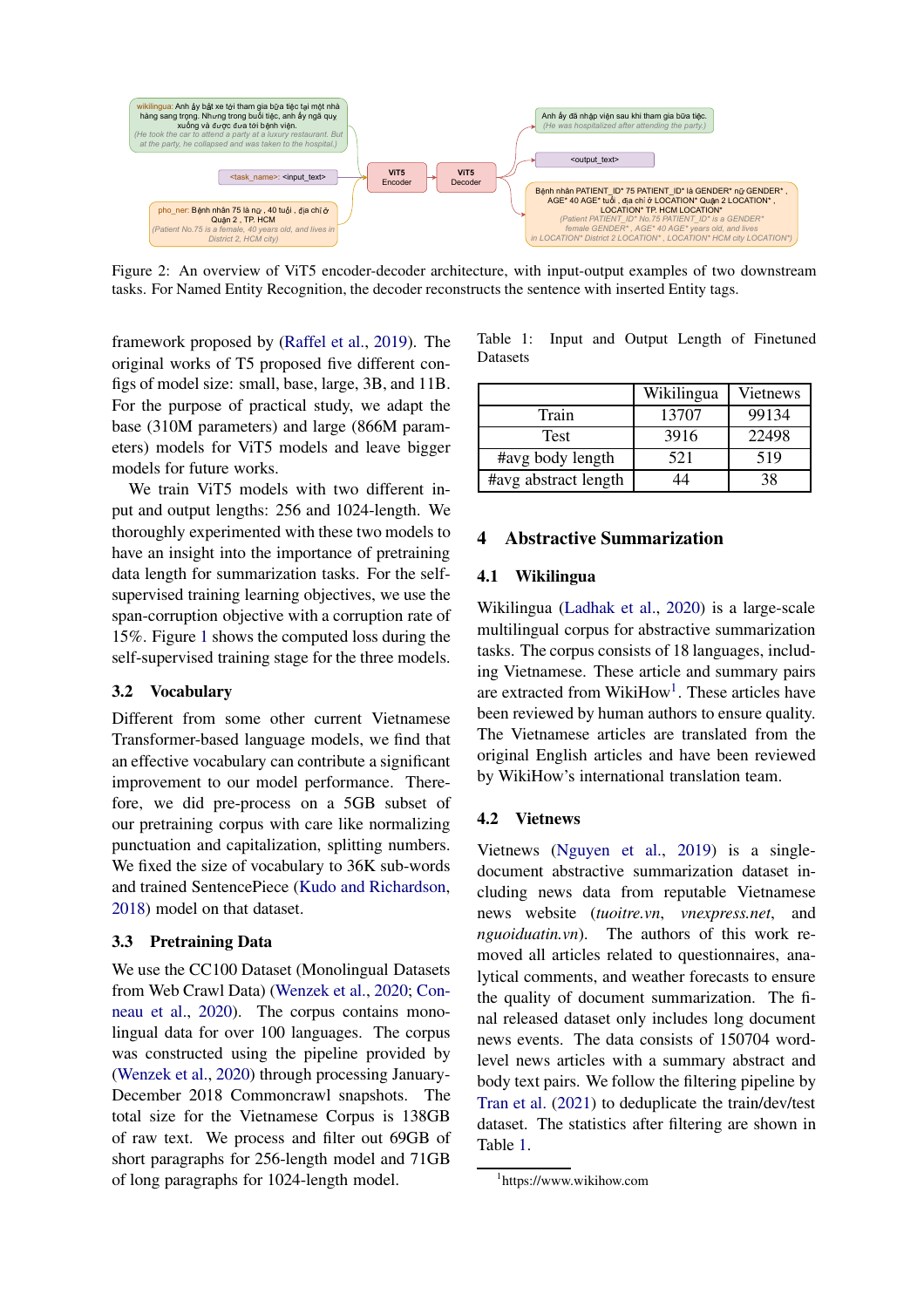<span id="page-3-0"></span>

| Models                            |         | WikiLingua |                | <b>Vietnews</b> |         |                |  |
|-----------------------------------|---------|------------|----------------|-----------------|---------|----------------|--|
|                                   | ROUGE-1 | ROUGE-2    | <b>ROUGE-L</b> | ROUGE-1         | ROUGE-2 | <b>ROUGE-L</b> |  |
| Transformer                       | 46.25   | 16.57      | 29.82          | 57.56           | 24.25   | 35.53          |  |
| (RND2RND)                         |         |            |                |                 |         |                |  |
| PhoBERT2PhoBERT                   | 50.4    | 19.88      | 32.49          | 60.37           | 29.12   | 39.44          |  |
| mBERT2mBERT                       | 52.82   | 20.57      | 31.55          | 59.67           | 27.36   | 36.73          |  |
| mBART                             | 55.21   | 25.69      | 37.33          | 59.81           | 28.28   | 38.71          |  |
| mT <sub>5</sub>                   | 55.27   | 27.63      | 38.30          | 58.05           | 26.76   | 37.38          |  |
| <b>BARTpho</b>                    | 57.16   | 31.18      | 40.89          | 61.14           | 30.31   | 40.15          |  |
| ViT5 <sub>base 256-length</sub>   | 57.86   | 29.98      | 40.23          | 61.85           | 31.70   | 41.70          |  |
| ViT5 <sub>base 1024-length</sub>  | 58.61   | 31.46      | 41.45          | 62.77           | 33.16   | 42.75          |  |
| ViT5 <sub>large</sub> 1024-length | 60.22   | 33.12      | 43.08          | 63.37           | 34.24   | 43.55          |  |

Table 2: Test result on Wikilingua and Vietnews Summarization

*Notes:* The best scores are in bold and second best scores are underlined. The scores in gray color are our experiments. Code and models for reproducing our experiments: https://github.com/vietai/ViT5

#### 4.3 Baselines

In order to verify the effectiveness of our proposed methods, we compare ViT5 models with the Transformer models based on [\(Vaswani et al.,](#page-6-16) [2017\)](#page-6-16)[, the ViSum BERT2BERT models \(](#page-6-8)Nguyen et al., [2021](#page-6-8)), multilingual encoder-decoder model [\(Xue et al.,](#page-6-3) [2020;](#page-6-3) [Liu et al.](#page-6-4), [2020\)](#page-6-4), and Vietnam[ese encoder-decoder BARTpho model \(](#page-6-5)Tran et al., [2021\)](#page-6-5). The baseline transformer models (labeled RND) have a multi-head self-attention and a feed-forward network. RND models are initialized with random weights. For the BARTpho models, we follow the models set up and results released by [\(Tran et al.](#page-6-5), [2021\)](#page-6-5). All finetuned ViT5 models are conducted with a sequence length of 1024.

#### <span id="page-3-1"></span>4.4 Results

We report the results of the ViT5 models on two datasets: Wikilingua and Vietnews. We do experiments with two versions of pretraining ViT5: 256 length and 1024-length to have an insight into the importance of pretraining data's paragraph length for summarization in Vietnamese. We also compare the results of ViT $5<sub>base</sub>$  and ViT $5<sub>large</sub>$  models.

We use ROUGE (Recall-Oriented Understudy for Gisting Evaluation) as our benchmark metrics for both single document summarization datasets. The metric measures the overlap of n-grams and word sequences between two candidate and reference sequences. ROUGE-1, ROUGE-2, and ROUGE-L mean the overlap between unigram, bigram, and longest matching sequence, respectively.

#### <span id="page-3-2"></span>4.4.1 Wikilingua

The results of our models on Wikilingua summarization dataset are shown in Table [2.](#page-3-0) ViT5 models outperform all of the experimented pretrained models, achieving state-of-the-art on all ROUGE metrics. There is also a significant increase in ROUGE scores when the models are pretrained on a longer input and output sequence (1024 compared to 256).

Both versions of  $ViT5_{1024-length}$  achieve the highest results on Wikilingua summarization tasks across all ROUGE metrics with ViT5large 1024-length achieving state-of-the-art. There is a significant improvement in score between the base and large ViT5<sub>1024-length</sub> architectures (approximately 2% for ROUGE-1, ROUGE-2, and ROUGE-L). This is predictable as the number of parameters of ViT5 $_{\text{large}}$  (866M) is approximately 2.8 times larger than  $ViT5_{base}$  (310M).

There are interesting results when comparing the results of 256-length and 1024-length versions of ViT5 $_{base}$ . Although the finetuning settings are  $1024$ -length for both ViT $5<sub>base</sub>$  models, ViT5base 1024-length performs slightly better with 1% higher score for ROUGE-1, ROUGE-2, and ROUGE-L. These results are attributed to the longer sequences during self-supervised training. As reported in Table [1,](#page-2-1) the average words in an input body of Wikilingua corpus are more than 256 tokens, which can be considered long documents. For this reason, pretraining ViT5 on a 1024 sequence length corpus achieves better results on Wikilingua summarization task.

Two-out-of-three ViT5 models perform better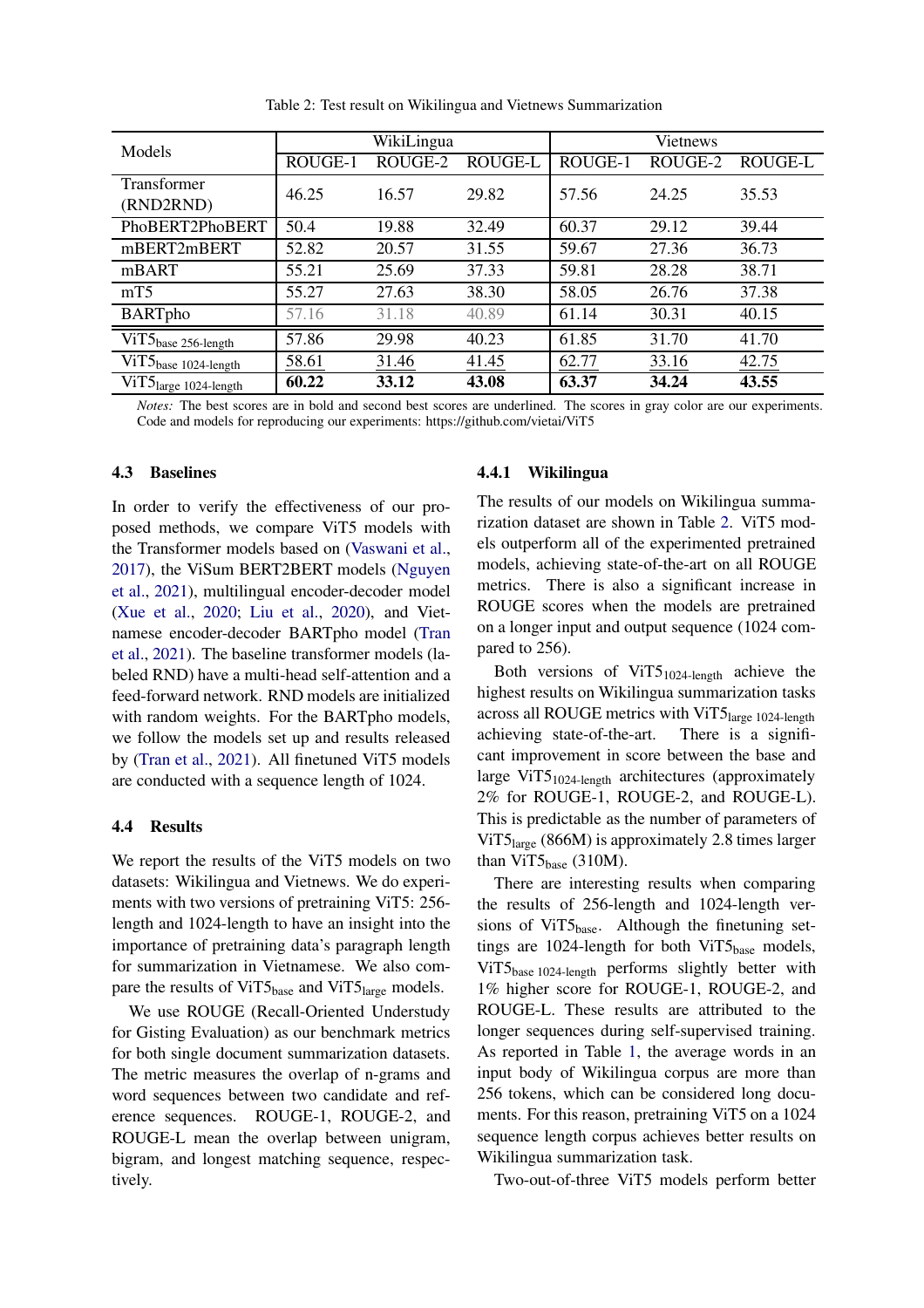than the published BARTpho model in summarizing Wikilingua corpus. This can be the result of the quality of pretraining data. While BARTpho (and PhoBERT) was trained on 20GB of news data, ViT5 models are trained using CC100, which is a subset of Common Crawl data. CC100 corpus contains more diverse and general representation of the Vietnamese language than news data. Meanwhile, Wikilingua is more of an academic or instruction representation than news-like text.

#### <span id="page-4-1"></span>4.4.2 Vietnews

The size of Vietnews corpus is much larger than Wikilingua corpus (with 7.7% for train and 5.8% for test set). The result of Vietnews abstractive summarization is in Table [2.](#page-3-0) Following the discussion of the need for an effective large pretrained encoder-decoder model in Section [1,](#page-0-0) we can see that there is a minimum increase in performance for the existing Vietnamese encoder-only model compared to the Transformer baseline. Pretraining on a large corpus of Vietnamese news, BARTpho still showed its limitation in the Vietnews summarization task with slightly better ROUGE scores than multilingual models (mBART and mT5).

Our ViT5 models still achieve state-of-the-art on Vietnews task for both 256 and 1024-length. For a more specific news-domain corpus, ViT5 models achieve notable results on the news domain although being trained on a more general Vietnamese natural language domain (CC100). This supports the assumption that our ViT5 models learn a better representation of the Vietnamese language even for more domain-specific summarization problems.

Similar to the results discussed in Section [4.4,](#page-3-1) ViT5<sub>base</sub> models when pretrained on a longer sequence corpus (1024-length) achieve better performance in summarizing compared to a short sequence corpus (256-length) across all ROUGE metrics. The average input length for Vietnews documents is approximately the same as in the Wikilingua task (more than 500 words). Therefore, the quality of long sequences during selfsupervised training data also leads to a better summarizing in downstream Vietnews finetuned tasks.

## 5 Named Entity Recognition (NER)

<span id="page-4-0"></span>

| Models                           | Micro-F1 |
|----------------------------------|----------|
| $XLM-Rlarge$                     | 93.8     |
| PhoBERT <sub>base</sub>          | 94.2     |
| PhoBERT <sub>large</sub>         | 94.5     |
| $ViT5_{base\ 256-length}$        | 93.19    |
| ViT5 <sub>base 1024-length</sub> | 94.5     |
| ViT5large 1024-length            | 93.8     |
|                                  |          |

Table 3: Test results on PhoNER COVID19

*Notes:* The best scores are in bold.

To verify the effectiveness of ViT5 on classification tasks, we test our models on PhoNER COVID19 dataset [\(Truong et al.,](#page-6-11) [2021\)](#page-6-11). PhoNER is a dataset for recognizing named entities related to the COVID19 domain in Vietnamese. The dataset consists of 35,000 entities in over 10,000 sentences. The goal is to recognize 10 entity types related to the domain of COVID19 and epidemics topics. The dataset was released and benchmarked with PhoBERT [\(Nguyen and Nguyen,](#page-6-1) [2020](#page-6-1)).

We treat the NER classifications tasks as textto-text generating tasks with tags of labels before and after an entity token [\(Phan et al.](#page-6-12), [2021b](#page-6-12)). An example of NER in text-to-text format is shown in Figure [2.](#page-2-2) The results are shown in Table [3.](#page-4-0)

The ViT5<sub>large 1024-length</sub> model, although effective in generating Vietnamese abstractive summarization, shows its limitation in classification tasks with lower F1 scores on NER task. On the other hand, our ViT5base 1024-length model still performs slightly better than PhoBERT<sub>base</sub> and competitively the same as the current state-of-the-art PhoBERT<sub>large</sub> on the PhoNER corpus.

## 6 Discussion

According to the results on both Wikilingua and Vietnews summarization tasks (Table [2](#page-3-0) and Table [4.4.2\)](#page-4-1), there is a steady increase in ROUGE scores going from the baseline Transformer, BERT2BERT related models (PhoBERT2PhoBERT and mBERT2mBERT), multilingual encoder-decoder models (mBART, mT5), to pretrained monolingual models (BARTpho and ViT5). For Vietnamese summarization tasks, monolingual encoder-decoder models noticeably outperform multilingual models, most likely thanks to their more focused and narrower pretraining stage.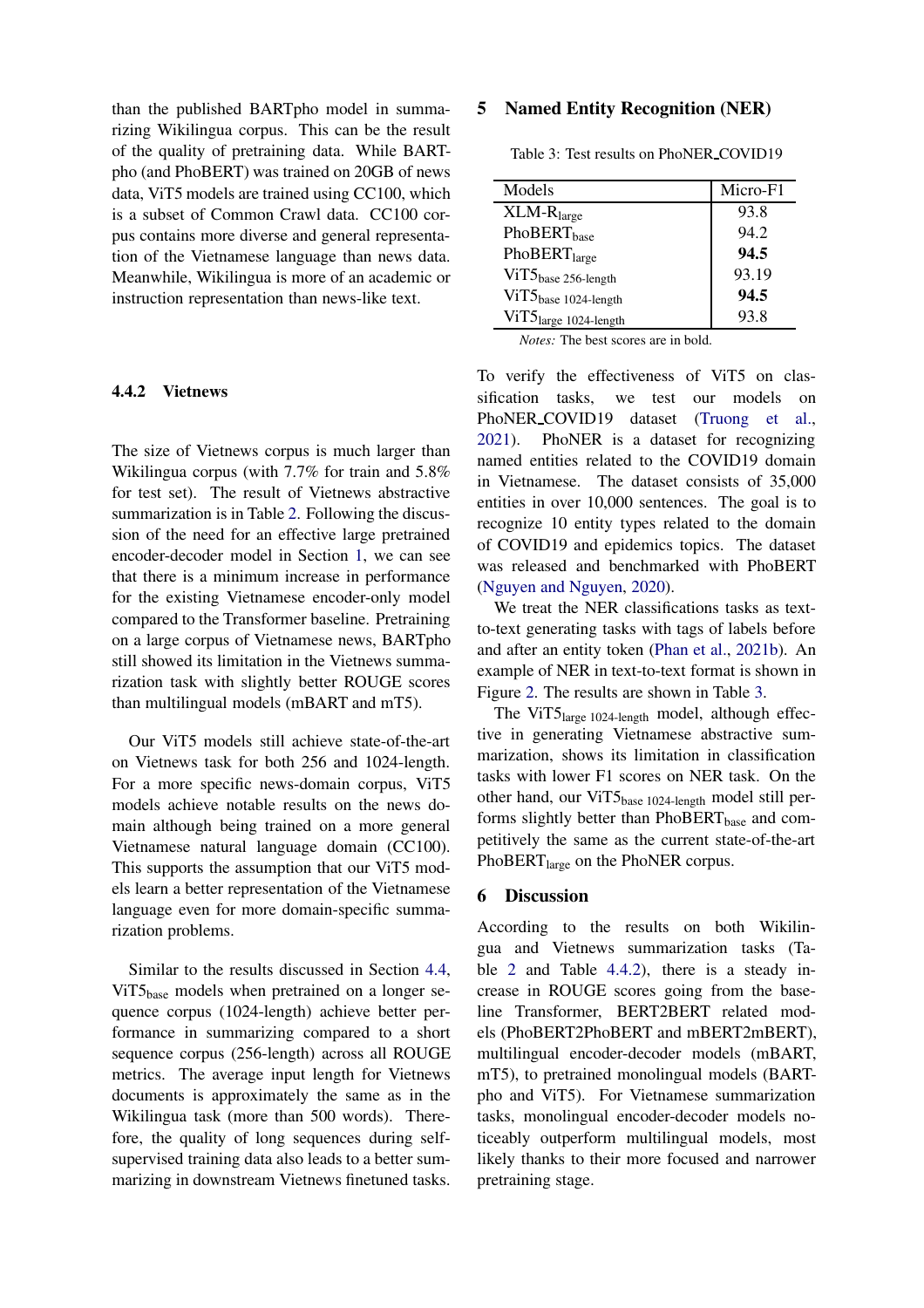Interestingly, a more general domain of pretraining texts can lead to a better domain-specific summarization performance. In Section [4.4.1,](#page-3-2) our ViT5 models while being trained on a more general corpus (CC100), outperform current models that are trained on news-related corpus. More technical domains such as laws, medicals, or engineering are not tested as we leave these domainspecific summarization tasks for future studies.

The slightly better performance of ViT $5<sub>base 1024</sub>$ -length compared to ViT $5<sub>base 256</sub>$ -length suggests that longer document summarization (more than 512 tokens) need a comparatively longer context length during the pretraining stage.

## 7 Conclusion

We introduce ViT5, a pretrained sequence-tosequence Transformer model for the Vietnamese language. Leveraging the T5 self-supervised pretraining formulation on massive and high-quality Vietnamese corpora, we showed that finetuned ViT5 models are performant on both generation and classification tasks. We exhaustively compare ViT5 with other pretrained formulations on both multilingual and monolingual corpora. Our experiments show that ViT5 achieves state-of-theart results on summarization in both Wikilingua and Vietnews corpus, and competitive results in generating Named Entity Recognition (NER) on the PhoNER COVID19 dataset. We also analyze and discuss the importance of context length during the self-supervised pretraining stage, which strongly influences and positively leads to better downstream performance.

## 8 Acknowledgements

We would like to thank the Google TPU Research Cloud (TRC) program and VietAI for providing us with free access to TPU v3-8 to train and finetune large ViT5 models.

## References

- <span id="page-5-0"></span>Tom B. Brown, Benjamin Mann, Nick Ryder, Melanie Subbiah, Jared Kaplan, Prafulla Dhariwal, Arvind Neelakantan, Pranav Shyam, Girish Sastry, Amanda Askell, Sandhini Agarwal, Ariel Herbert-Voss, Gretchen Krueger, Tom Henighan, Rewon Child, Aditya Ramesh, Daniel M. Ziegler, Jeffrey Wu, Clemens Winter, Christopher Hesse, Mark Chen, Eric Sigler, Mateusz Litwin, Scott Gray, Benjamin Chess, Jack Clark, Christopher Berner, Sam Mc-Candlish, Alec Radford, Ilya Sutskever, and Dario Amodei. 2020. Language models are few-shot learners. *CoRR*, abs/2005.14165.
- <span id="page-5-2"></span>The Viet Bui, Oanh Thi Tran, and Phuong Le-Hong. 2020. Improving sequence tagging for vietnamese text using transformer-based neural models. *CoRR*, abs/2006.15994.
- <span id="page-5-8"></span>Alexis Conneau, Kartikay Khandelwal, Naman Goyal, Vishrav Chaudhary, Guillaume Wenzek, Francisco Guzmán, Edouard Grave, Myle Ott, Luke Zettlemoyer, and Veselin Stoyanov. 2020. Unsupervised cross-lingual representation learning at scale. In *Proceedings of the 58th Annual Meeting of the Association for Computational Linguistics*, pages 8440– 8451, Online. Association for Computational Linguistics.
- <span id="page-5-1"></span>Jacob Devlin, Ming-Wei Chang, Kenton Lee, and Kristina Toutanova. 2018. BERT: pre-training of deep bid[irectional transforme](http://arxiv.org/abs/1810.04805)rs for language understanding. *CoRR*, abs/1810.04805.
- <span id="page-5-6"></span>Zi-Yi Dou, Pengfei Liu, Hiroaki Hayashi, Zhengbao Jiang, and Graham Neubig. 2021. Gsum: A general framework for guided neural abstractive summarization. In *Conference of the North American Chapter of the Association for Computational Linguistics (NAACL)*.
- <span id="page-5-5"></span>Sebastian Gehrmann, Yuntian Deng, and Alexander Rush. 2018. Bottom-up abstractive summarization. In *Proceedings of the 2018 Conference on Empirical Methods in Natural Language Processing*, pages 4098–4109, Brussels, Belgium. Association for Computational Linguistics.
- <span id="page-5-7"></span>Taku Kudo and John Richardson. 2018. Sentencepiece: A simple and language independent subword tokenizer and detokenizer for neural text processing. In *EMNLP*.
- <span id="page-5-4"></span>Faisal Ladhak, Esin Durmus, Claire Cardie, and Kathleen R. McKeown. 2020. Wikilingua: A new benchmark d[ataset for cross-li](http://arxiv.org/abs/2010.03093)ngual abstractive summarization. *CoRR*, abs/2010.03093.
- <span id="page-5-3"></span>Mike Lewis, Yinhan Liu, Naman Goyal, Marjan Ghazvininejad, Abdelrahman Mohamed, Omer Levy, Veselin Stoyanov, and Luke Zettlemoyer. 2019. BART: denoising sequence-to-sequence pre– traini[ng for natural l](http://arxiv.org/abs/1910.13461)anguage generation, translation, and comprehension. *CoRR*, abs/1910.13461.